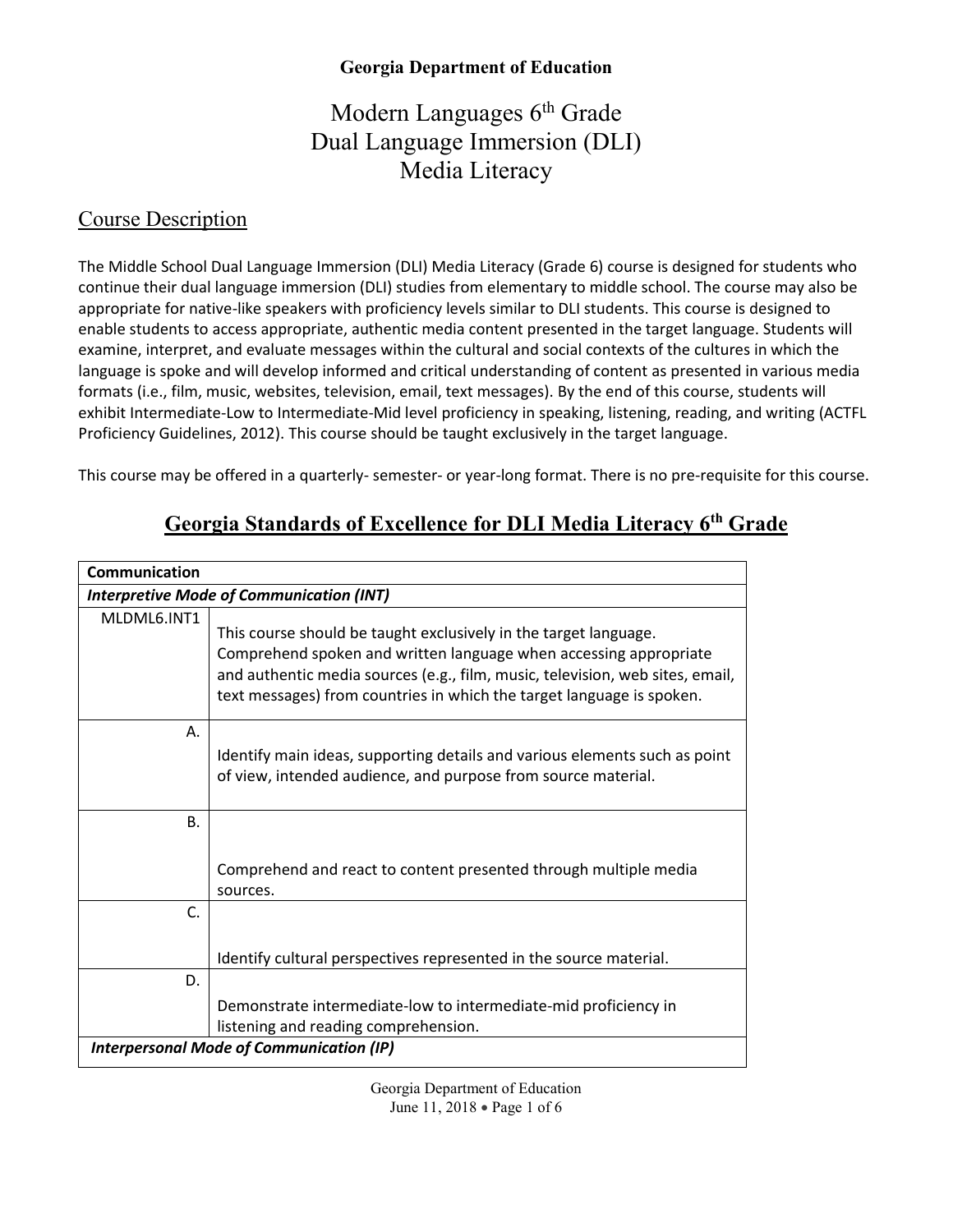| MLDML6.IP1 |                                                                                                                                                  |
|------------|--------------------------------------------------------------------------------------------------------------------------------------------------|
|            | Participate in oral and written exchanges utilizing appropriate authentic                                                                        |
|            | media sources (e.g., film, music, television, web sites, email, text                                                                             |
|            | messages) from countries in which the target language is spoken.                                                                                 |
|            |                                                                                                                                                  |
| А.         | Use register appropriate to the situation.                                                                                                       |
| В.         | Respond to questions and statements.                                                                                                             |
| C.         | Respond and produce questions and statements.                                                                                                    |
| D.         | Paraphrase and summarize information.                                                                                                            |
| Е.         | Utilize appropriate grammar and syntax.                                                                                                          |
| F.         | Use a variety of vocabulary including idiomatic and culturally appropriate<br>expressions.                                                       |
| G.         | demonstrate intermediate-low to intermediate-mid proficiency in                                                                                  |
|            | interpersonal speaking and writing                                                                                                               |
| MLDML6.IP2 | Present information orally and in writing using familiar and new                                                                                 |
|            | vocabulary, phrases, and patterns in increasingly complex sentences<br>incorporating appropriate and authentic media sources (e.g., film, music, |
|            |                                                                                                                                                  |
|            | television, web sites, email, text messages) from countries in which the                                                                         |
|            | target language is spoken.                                                                                                                       |
| А.         | Summarize and communicate main ideas and supporting details from a<br>variety of appropriate authentic media sources.                            |
| В.         |                                                                                                                                                  |
|            | Produce brief oral presentations (with some errors in present tense, some                                                                        |
|            | errors with past and future tenses).                                                                                                             |
|            |                                                                                                                                                  |
| C.         |                                                                                                                                                  |
|            | Write short, organized compositions (some errors in present tense, some                                                                          |
|            | errors with past and future tenses).                                                                                                             |
|            |                                                                                                                                                  |
| D.         | Prepare and present organized, practiced, culturally authentic                                                                                   |
|            | presentations (e.g. poetry, skits, essays, or stories).                                                                                          |
| Е.         | Demonstrate intermediate-low to intermediate-mid proficiency in                                                                                  |
|            | presentational speaking and writing.                                                                                                             |
|            | <b>Presentational Mode of Communication (P)</b>                                                                                                  |
| MLDML6.P1  |                                                                                                                                                  |
|            | Present information orally and in writing using familiar and new                                                                                 |
|            | vocabulary, phrases, and patterns in increasingly complex sentences                                                                              |
|            | incorporating appropriate and authentic media sources (e.g., film, music,                                                                        |
|            | television, web sites, email, text messages) from countries in which the                                                                         |
|            | target language is spoken.                                                                                                                       |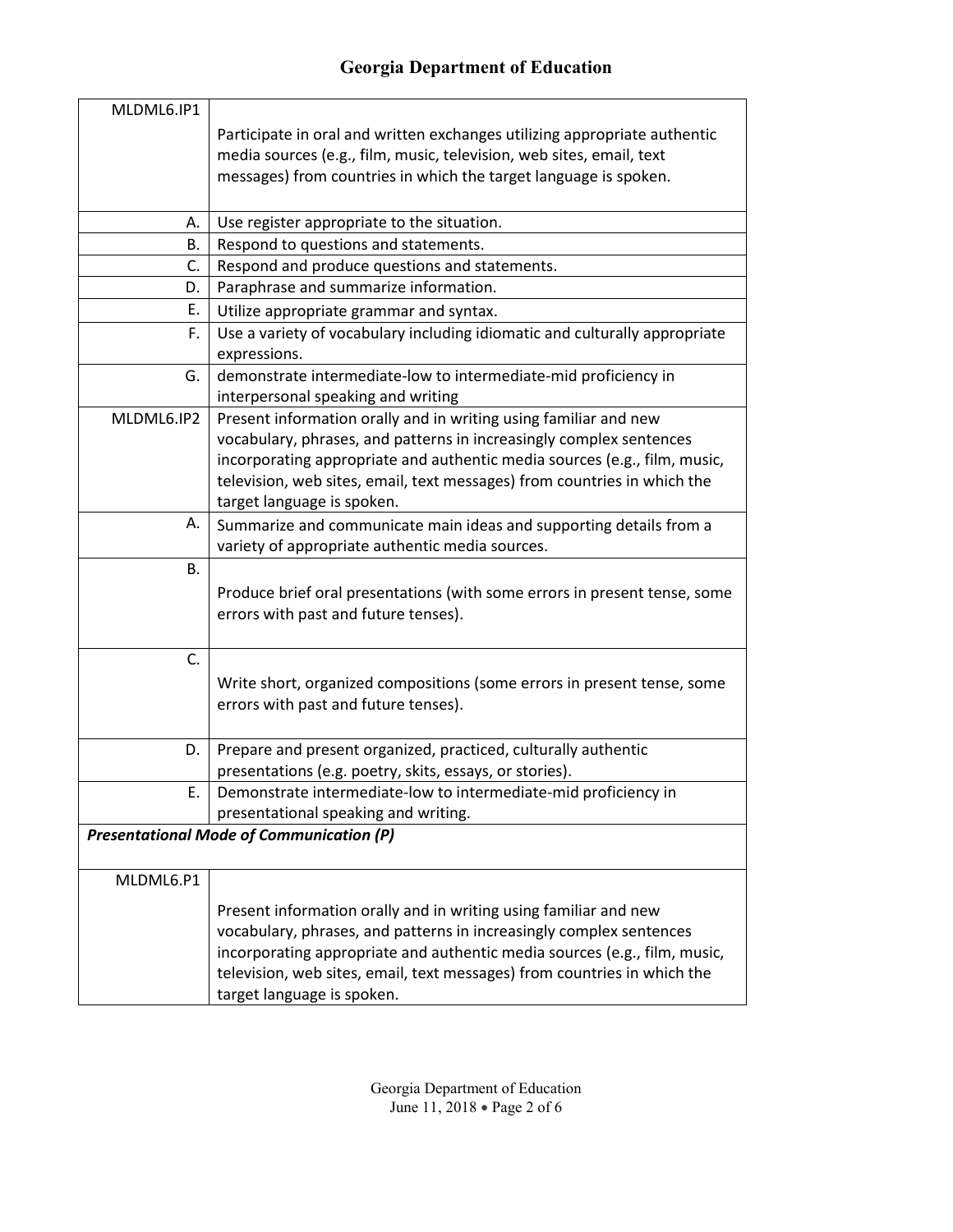| А.         | Summarize and communicate main ideas and supporting details from a<br>variety of appropriate authentic media sources.                                                                                                                                                                                                 |
|------------|-----------------------------------------------------------------------------------------------------------------------------------------------------------------------------------------------------------------------------------------------------------------------------------------------------------------------|
| В.         | Produce brief oral presentations (with some errors in present tense, some<br>errors with past and future tenses).                                                                                                                                                                                                     |
| C.         | Write short, organized compositions (some errors in present tense, some<br>errors with past and future tenses).                                                                                                                                                                                                       |
| D.         | Prepare and present organized, practiced, culturally authentic<br>presentations (e.g. poetry, skits, essays, or stories).                                                                                                                                                                                             |
| E.         | Demonstrate intermediate-low to intermediate-mid proficiency in<br>presentational speaking and writing.                                                                                                                                                                                                               |
| MLDML6.IP2 | Employ a variety of communication strategies in preparing and giving oral<br>and written presentations incorporating the themes derived from<br>appropriate and authentic media sources (e.g., film, music, television, web<br>sites, email, text messages) from countries in which the target language is<br>spoken. |
| А.         | Present in extended oral and written activities reflecting the present, with<br>some usage of past and future tenses.                                                                                                                                                                                                 |
| В.         | Utilize paraphrasing, circumlocution, body language, and other creative<br>strategies to convey messages.                                                                                                                                                                                                             |
| C.         | Utilize organizational strategies (i.e., developing beginning, middle, and<br>conclusion, pacing, and delivery).                                                                                                                                                                                                      |
| D.         | Use self-correction.                                                                                                                                                                                                                                                                                                  |
| Ε.         | Demonstrate proper pronunciation, intonation, and writing conventions.                                                                                                                                                                                                                                                |
| F.         | Demonstrate competency in culturally appropriate use of register and<br>consideration of audience.                                                                                                                                                                                                                    |

Georgia Department of Education June 11, 2018 • Page 3 of 6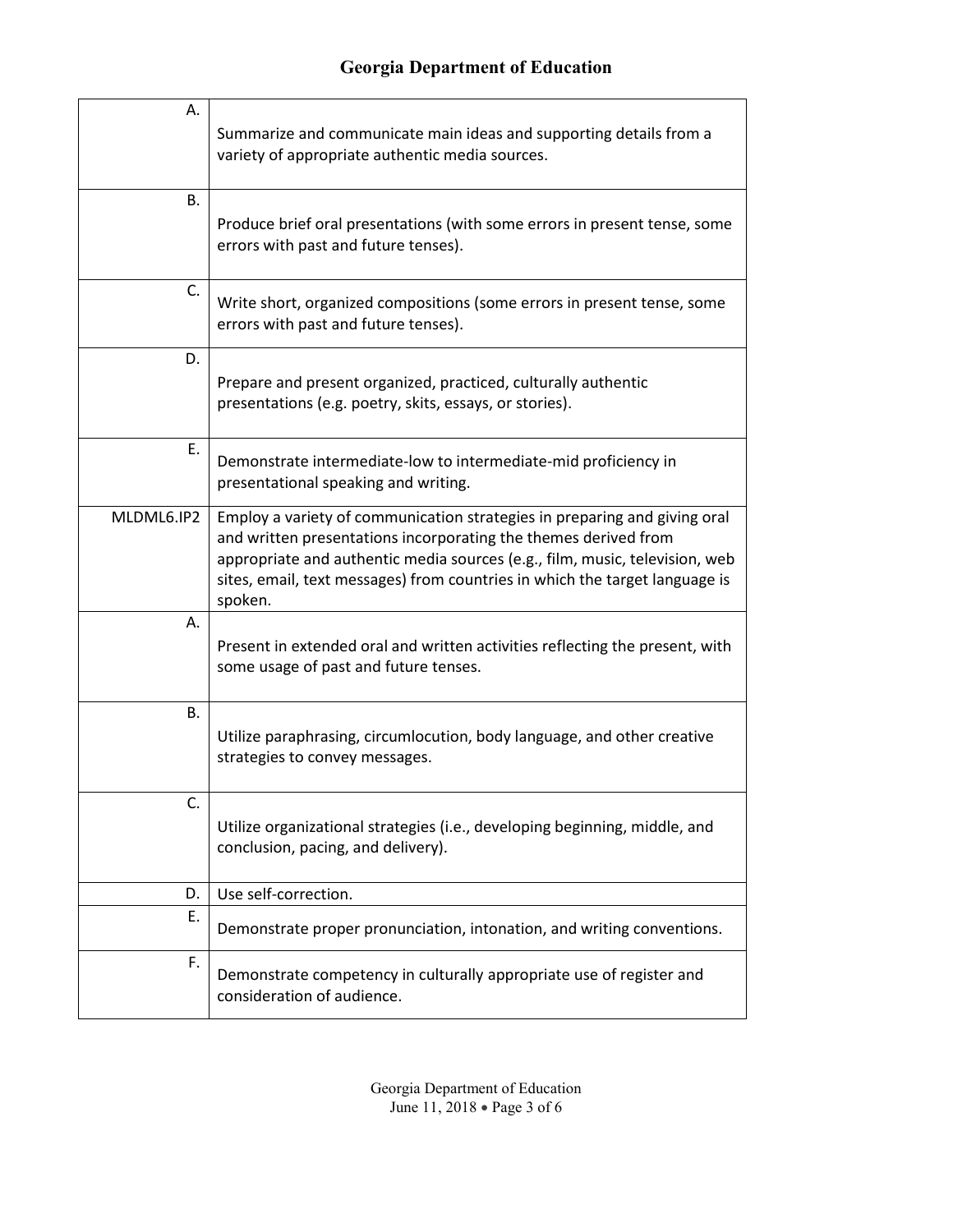| G.                                                                                                                                                                                                                                                                                                                                          | Demonstrate use of transitional words, phrases, and cohesive devices.                                                                                                                                                                                                                                                                              |  |
|---------------------------------------------------------------------------------------------------------------------------------------------------------------------------------------------------------------------------------------------------------------------------------------------------------------------------------------------|----------------------------------------------------------------------------------------------------------------------------------------------------------------------------------------------------------------------------------------------------------------------------------------------------------------------------------------------------|--|
|                                                                                                                                                                                                                                                                                                                                             | <b>Cultural Perspectives, Practices, and Products (CU)</b>                                                                                                                                                                                                                                                                                         |  |
| MLDML6.CU1                                                                                                                                                                                                                                                                                                                                  | Understand, describe, and discuss cultural practices, products, and<br>perspectives from appropriate and authentic media sources (e.g., film,<br>music, television, web sites, email, text messages) from countries in which<br>the target language is spoken.                                                                                     |  |
| А.                                                                                                                                                                                                                                                                                                                                          | Discuss how the viewpoints of people in countries where the target<br>language is spoken are reflected in their practices and products (i.e.,<br>political systems, art, architecture, music, history, and literature) as well as<br>the content of their appropriate and authentic media sources.                                                 |  |
| В.                                                                                                                                                                                                                                                                                                                                          | Identify and discuss how cultural practices, products, and perspectives are<br>evidenced in target culture media and compare these to U.S. media.                                                                                                                                                                                                  |  |
| <b>Connections, Comparisons, and Communities (CCC)</b>                                                                                                                                                                                                                                                                                      |                                                                                                                                                                                                                                                                                                                                                    |  |
| MLDML6.CCC1                                                                                                                                                                                                                                                                                                                                 | Identify and discuss how language, literacy, cultural competencies, and<br>media literacy in the target language connect to competitive advantages in<br>a variety of career fields in the U.S. and abroad.                                                                                                                                        |  |
| MLDML6.CCC2                                                                                                                                                                                                                                                                                                                                 | Involve cultural representatives and organizations to learn firsthand<br>perspectives from natives of the culture(s) and countries where the native<br>language is spoken; communicate when appropriate with pre-screened<br>native speakers using a variety of media sources (e.g., film, music,<br>television, web sites, email, text messages). |  |
| Modern Languages Middle School DLI Media Literacy (Grade 6). Summary of Skills<br><b>Developed</b>                                                                                                                                                                                                                                          |                                                                                                                                                                                                                                                                                                                                                    |  |
| Typical ML Middle School DLI Media Literacy (grade 6) students will exhibit varying levels of<br>proficiency. The following list is intended to guide instruction and to assist teachers with their<br>planning by providing a two-page reference to the elements described in the Georgia<br>Standards of Excellence for Modern Languages. |                                                                                                                                                                                                                                                                                                                                                    |  |
| <b>Skills developed in MLDML6</b>                                                                                                                                                                                                                                                                                                           |                                                                                                                                                                                                                                                                                                                                                    |  |
| The students:                                                                                                                                                                                                                                                                                                                               |                                                                                                                                                                                                                                                                                                                                                    |  |
| MLDML6.IP1A                                                                                                                                                                                                                                                                                                                                 | Use appropriate register                                                                                                                                                                                                                                                                                                                           |  |
| В.                                                                                                                                                                                                                                                                                                                                          | Respond to questions and statements                                                                                                                                                                                                                                                                                                                |  |
| C.                                                                                                                                                                                                                                                                                                                                          | Respond and produces questions and statements                                                                                                                                                                                                                                                                                                      |  |
| MLDML6.IP1D                                                                                                                                                                                                                                                                                                                                 | Paraphrase and summarize                                                                                                                                                                                                                                                                                                                           |  |
| E                                                                                                                                                                                                                                                                                                                                           | Use appropriate grammar and syntax                                                                                                                                                                                                                                                                                                                 |  |

Georgia Department of Education June 11, 2018 • Page 4 of 6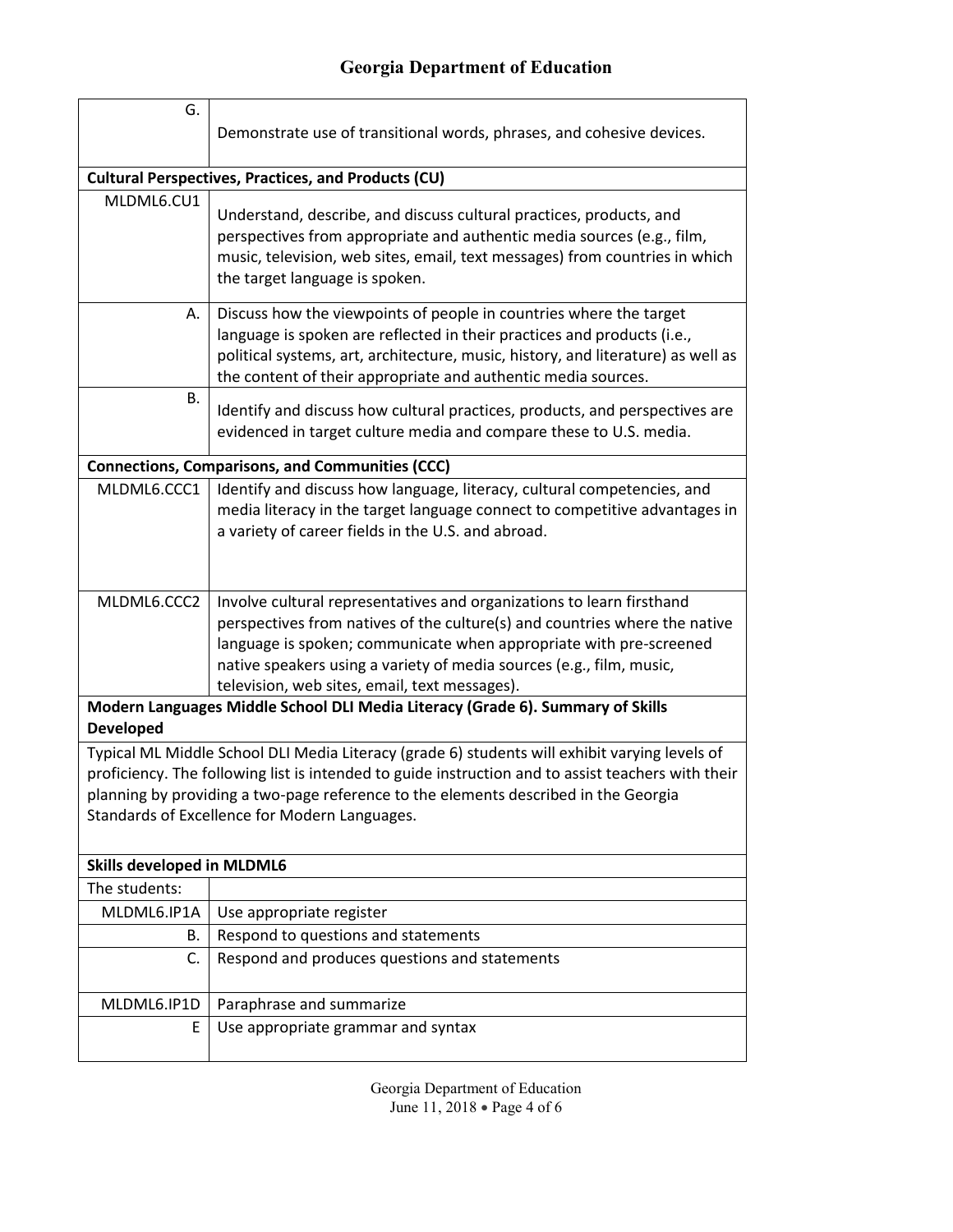| F                                                                                     | Use a variety of vocabulary and expressions                                            |  |
|---------------------------------------------------------------------------------------|----------------------------------------------------------------------------------------|--|
| G                                                                                     | Demonstrate Intermediate-Low Proficiency                                               |  |
| MLDML6.IP2A                                                                           | Request repetition, clarification, and explanation                                     |  |
| B                                                                                     | Participate in oral and written                                                        |  |
| C                                                                                     | Use paraphrasing, circumlocution, and other means to convey and<br>comprehend          |  |
| D                                                                                     | Use self-correction                                                                    |  |
| E                                                                                     | Describe and elaborate                                                                 |  |
| F                                                                                     | Use proper pronunciation, intonation, and writing conventions                          |  |
| G                                                                                     | Use culturally appropriate gestures                                                    |  |
| н                                                                                     | Use transitional words, phrases, and cohesive devices                                  |  |
| MLDML6.INT1A                                                                          | Identify main ideas and supporting details                                             |  |
| B                                                                                     | Understand subtleties of meaning                                                       |  |
| C                                                                                     | Recognize timeframe, mood, aspect, and voice                                           |  |
| D                                                                                     | Comprehend and react to current events and issues                                      |  |
| E                                                                                     | Understand connected discourse                                                         |  |
| F                                                                                     | Identify cultural perspectives                                                         |  |
| G                                                                                     | Demonstrate Intermediate-Mid Proficiency                                               |  |
| MLDML6.P1A                                                                            | Summarize and communicate main ideas and supporting details                            |  |
| B                                                                                     | Produce brief oral presentations                                                       |  |
| С                                                                                     | Write short, organized compositions                                                    |  |
| D                                                                                     | Prepare and present culturally authentic presentations                                 |  |
| MLDML6.P1E                                                                            | Demonstrate Intermediate-Low Proficiency                                               |  |
| MLDML6.P2A                                                                            | Present extended discourse in multiple timeframes                                      |  |
| MLDML6.P2B                                                                            | Use circumlocution, paraphrasing, and other strategies.                                |  |
| C                                                                                     | Utilize organizational strategies to prepare presentations                             |  |
| D                                                                                     | Use self-correction                                                                    |  |
| E                                                                                     | Use proper pronunciation, intonation, and writing conventions                          |  |
| F                                                                                     | Appropriate use of register and consideration of audience                              |  |
| G                                                                                     | Use transitional words, phrases, and cohesive devices                                  |  |
| MLDML6.CU1                                                                            | Understand, describe, and discuss products and perspectives of the<br>culture studied. |  |
| MLDML6.CCC1                                                                           | Identify and discuss connections with career fields.                                   |  |
| MLDML6.CCC2                                                                           | Practice language with native speakers.                                                |  |
| Modern Languages Middle School DLI (language) Media Literacy (Grade 6): Course Themes |                                                                                        |  |